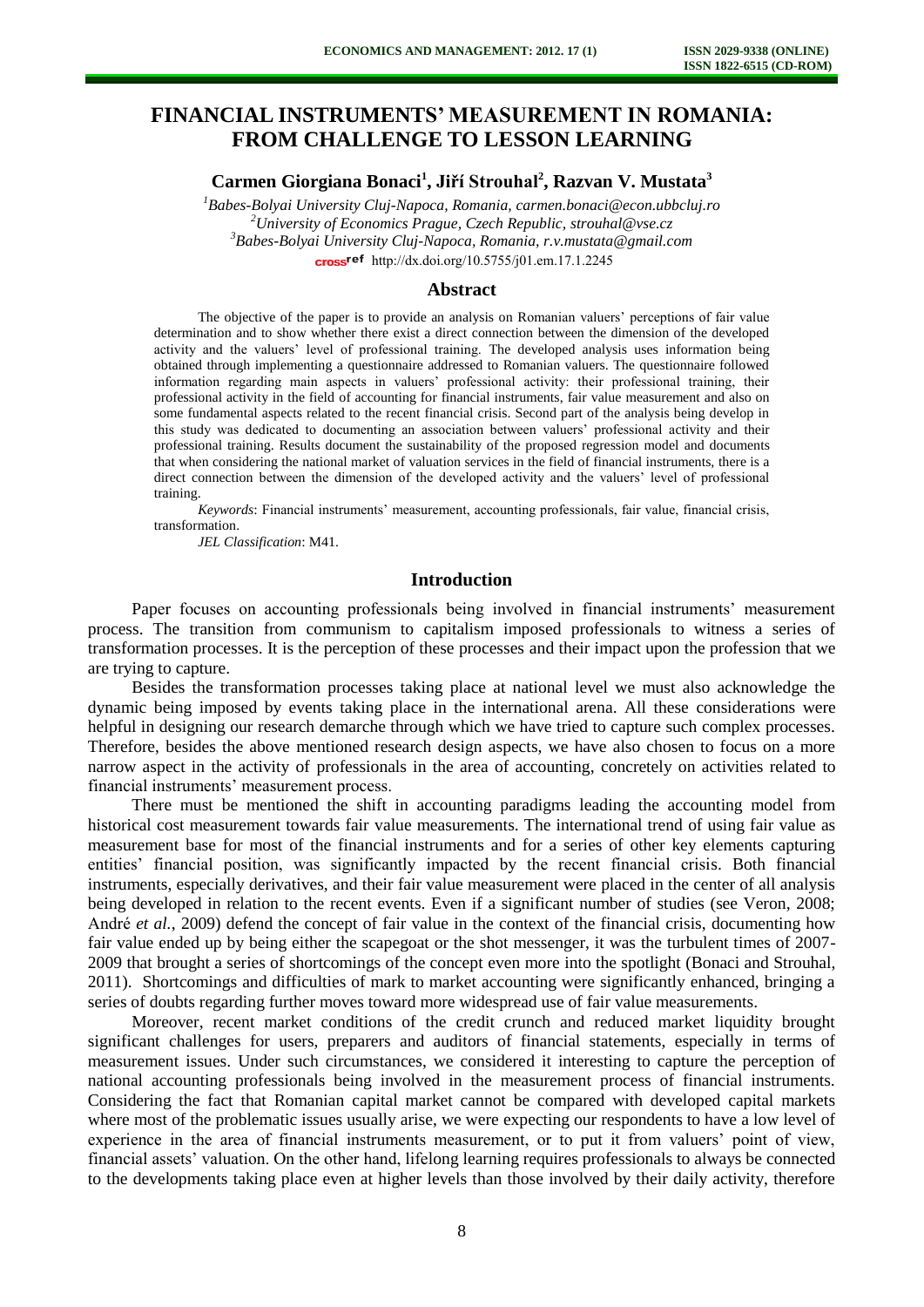preparing themselves to be competitive on the international market. This makes it even more interesting for us to follow the manner in which the profession, which only two decades ago was dealing with switching from one political system to another, copes with the above described dynamics.

## **Theoretical Background**

Before developing the proposed analysis we consider it necessary to briefly present an overview of historical evolutions taking place in Romanian accounting system. Immediately after the fall of the communist regime, Romania started an ample process of moving from a centralized economy towards market-based economy. The process then being started and the reforms that followed proved to be difficult and complex, affecting multiple areas of the economic activity, including accounting (Filip and Raffournier, 2010, p. 84). The change taking place in the political regime in 1989 also caused serious necessities of chance in the area of regulation in order to better manage the new state of facts within the Romanian economy and society. Introducing new accounting regulations and changing the accounting system became an obvious reality. In fact, we could state that the political choice which was made in 1991 relied on three major aspects: (i) the need for implementing a new accounting system (after "getting out of the Russian school"); (ii) the necessity of adopting accounting measures which were compatible with the prescriptions within the EU Accounting Directives, since the country was a candidate for EU accession; and also (iii) the need of identifying an inspirational resource, since there was no time for creating a new internal accounting system, the euphoria of becoming a EU member requiring quick reforms in different fields (Matis *et al.*, 2012).

There must be also mentioned significant changes taking place at the level of the national accounting regulation process. Established in 2005, the Council of Accounting and Financial Reporting in Romania (CCRF) is appointed responsible for the development of the institutional framework in the field of accounting and of the accounting profession in 2007. CCRF plays the role of a consultative and analysis body in the process of elaborating Romanian accounting regulations and does not have a juridical personality and functions beside the Romanian Ministry of Finance. The project for a strategy in the field of accounting regulation related to private entities is now within the CCRF agenda. The note grounding this strategy mentions two significant aspects. The first is explicitly mentioning the intention of applying IFRS for all companies listed on the Romanian capital market, besides consolidated financial statements that obey the EU endorsement of IFRS. The second is requiring the development of a documentation process referring to the manner in which other member states acted and to the difficulties being encountered in relation to IFRS adoption.

Since paper focuses on accounting professionals, there must be mentioned the study being developed by Matis *et al.* (2012) documenting the segmentation of a profession that comprises two representative professional bodies at national level - The Body of Expert and Licensed Accountants of Romania (CECCAR) and The Chamber of Financial Auditors of Romania (CAFR). Considering the objective of this paper we have chosen to focus this analysis on expert valuers who are members of the Body of Expert and Licensed Accountants of Romania, as well as on members of the National Association of Romanian Valuers (ANEVAR). The members of the later professional body on the Romanian labour market to be closely linked to this study's focus on measurement aspects. There has to be also stated that many professionals in Romania are actually members within all of the four professional bodies being previously introduced. This documents the segmentation of the national accounting profession, assuming a number of professional bodies fighting for supremacy on the market for similar services.

## **Research Methodology**

The developed analysis uses information being obtained through implementing a questionnaire addressed to Romanian valuers. The questionnaire represents the main research instrument being used and was directly administered to our sample valuers through an electronic communication channel.

With reference to the structure of the questionnaire, it comprised two distinctive parts and an introduction which had the purpose of making the objective of this study known to the respondent. The two distinctive parts were following: (i) first part was oriented towards obtaining general information regarding the respondent's professional activity; (ii) second part comprised a series of questions that made reference to the particularities of financial instruments' measurement.

The first part followed information regarding three main aspects in valuers' professional activity, as follows: their clients, their professional training, and their professional activity in the field of accounting for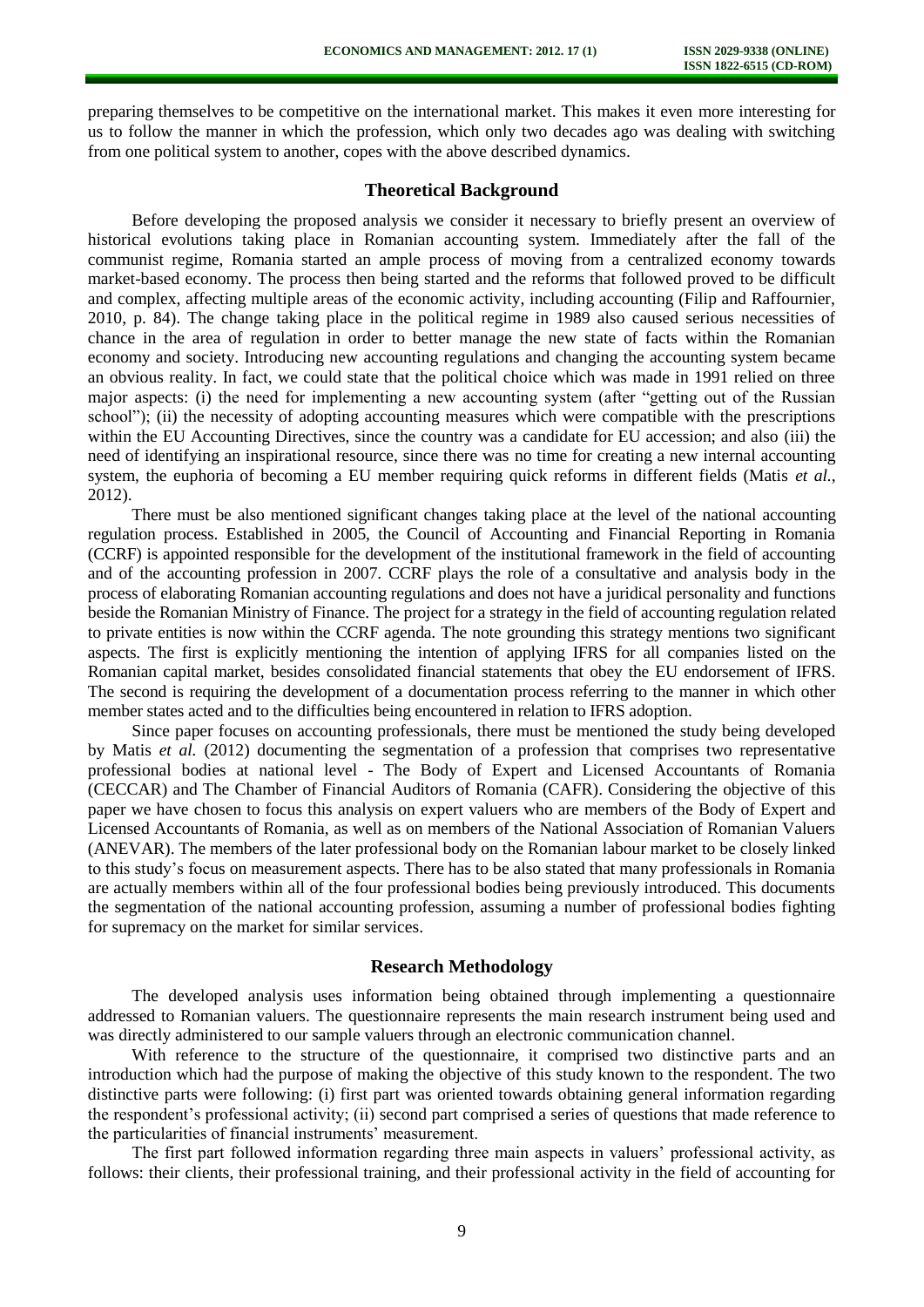financial instruments. Second part was dedicated to technical and professional aspects in the area of financial instruments, focusing on particularities of the national regulations, on the issue of fair value measurement and also on some fundamental aspects related to the recent financial crisis.

The number of professional valuers, regardless of their belonging to one professional body or the other, to whom the questionnaire was sent, is of 1960, while the response rate was only 6.07%.

#### **Descriptive Analysis and Its Results**

The first aimed aspect refers to the respondents' clients. Only around 5% of the respondents mainly develop their activity in the area of financial instruments.

Analysis also focused on valuers' professional activity by considering the respondents' professional training. A first aspect being considered in this regard was their knowledge in the field of financial instruments. We found that 38% of the respondents considered they had a medium level of knowledge in the field of financial instruments, while only one person considered he was extremely well prepared in the approached field. Beyond looking at the valuers' acknowledgement of their knowledge in the field of financial instruments, we considered it appropriate to also look at their ability to transfer knowledge towards third parties and particularly towards other professionals in the area of valuation. In this regard we also formulated a question that allowed us to check the accuracy of the previously received answers, analyzing whether the respondents had been teaching any professional training courses in the field of financial instruments. As expected, in accordance to their previous responses, only 7 professionals had been experiencing the position of lecturers for financial assets' valuation.

In order to obtain further details regarding the manner in which valuers develop their activity in the area of financial instruments' measurement respondents were asked which methods they used in practice when dealing with financial assets' measurement. The most often mentioned methods were comparisons with trading of similar instruments being issued by comparable companies or with previous transactions of the same instruments and the discounted cash-flow method. The obtained responses document that professionals frequently rely on information that is taken from the market, respondents often mentioning comparisons with other transactions on the market whenever these are possible. Under such circumstances we consider that correctly assessing the information being obtained from the market, as well as adequately integrating this information in the measurement process becomes vital.

When asking valuers *"How do you assess the usefulness of fair value as measurement base for financial instruments?"* respondents seem to asses it has at least a medium usefulness. The responses document that 51 respondents agree with the switch in accounting paradigms taking place in the international arena. We also found some of the valuers considering that capturing the dynamic of financial instruments goes beyond the capabilities of accounting practices:

> Financial instruments have, every moment, the precise value being posted on the market. Any computation is linked only to the intention of investing / keeping / selling. Their variation is so dynamic that accounting cannot capture it in an exact manner.

## *Respondent 3*

The next step was to record valuers' perception regarding fair value's definition. Only little over half of the respondents considered that fair value should be defined as an exit value from the perspective of the financial asset's or financial liability's owner. Since previous answers were documenting valuers' approval of the IASB's regulations, it was to a certain extant expected for them not to embrace the definition being issued by the Financial Accounting Standards Board (FASB). Arguments were offered both for and against the use of exit values in defining fair value:

> In the case of redundant assets and those with an active market; still, also for other assets, an indication regarding the exit value can be necessary, at least for comparison/reporting.

> > *Respondent 4*

No. Because the exit-price represents a market value (generally lacking control and in certain cases including the lack of liquidity), while fair value (both in an accounting meaning and a legal one  $-$  of fairness) can be different from the market value.

#### *Respondent 23*

Several other aspects were investigated in relation to fair value, such as the possibility of its determination when considering financial instruments that assume inactive market conditions. Little over 90% of the respondents consider that only a medium possibility exists to measure financial instruments at fair value within such a market. Comments being presented by the respondents show a certain degree of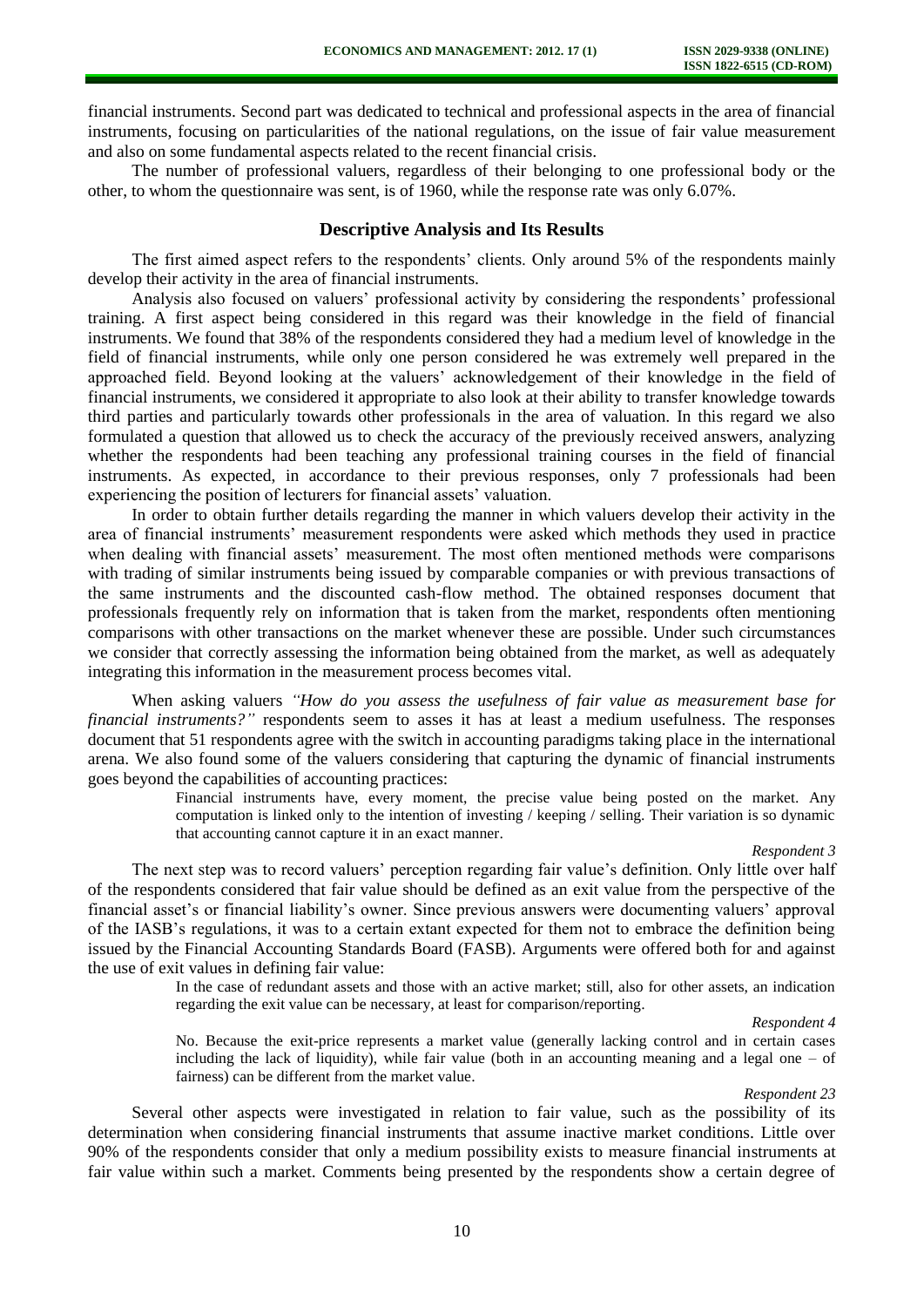discontent in relation to the trust being offered by users to the results of measurements that assume significant use of professional judgment. Valuers seemed to be especially discontent with such measurements being challenged despite their professional ability to adapt to the particularities of the mission that involved the valuation. We consider the respondents assuming their professional activity despite the difficult circumstances of the market being affected by the recent financial crisis to document a responsible and constructive attitude.

Ultimately, I guess it is possible, even though difficult, to present a reasonable judgment even under such circumstances. The problem is that, due to causes such as: an inactive market or the lack of access to reliable information on private transactions, the result of our work to be easy to challenge, not necessarily from well grounded reasons. Under such circumstances, this aspect makes the valuer's work significantly harder, offering greater significance to expressions such as "the value is subjective", "the value is only valid at the measurement date", "the value is valid under the mentioned limitative conditions and hypothesis" etc. We should not forget that using estimated values is often done much later after the measurement date. For example, if a bank executes a mortgage at a two years period after the loan was accepted. The value which could be too small is increased. But in case that period was characterized by a significant real estate decline, what would the problem be? It is similar for the capital market.

#### *Respondent 15*

Another aspect being brought to respondents' attention was the use of management's assumptions in order to measure financial instruments based on internal generated models. This of course for those circumstances that do not allow fair value measurement based on level 1 and level 2 inputs. The obtained answers document strong disagreements in relation to this manner of determining fair value for financial instruments when considering inactive capital markets. Some opinions are even placed at opposed poles, from total trust in such measurement methods based on internal models to emphasizing its shortcomings:

It represents the only reliable source of information.

Management's assumptions cannot be independent and objective.

*Respondent 19*

*Respondent 7*

Meanwhile a series of opinions seem to weight the usefulness of such information being provided by the management and to find their utility, but with caution and by always looking for alternative ways to confirm the obtained values:

Management's internal assumptions must only be considered to the extent that they can also be validated through data and information taken from the issuer's industry and respectively from the market, generally.

#### *Respondent 12*

A practice that is recommended in the area is to develop a critical analysis of these assumptions, together with the entity's management, in order to see if they are "in the market" or rather "outside the market". Considering the fact that most of the times management has more information on the market than the valuer, you are actually playing on thin ice.

All available information must be used.

# *Respondent 15 Respondent 21*

The responses also certify the central role played by financial instruments being even more brought to the spotlight through crisis circumstances. Some considered crisis also brought opportunities for well trained valuers in the area of financial assets to prove their ability and to contribute to finding some feasible solutions:

> The crisis led to the increase of the percentage for these services and the decline of services in the real estate area.

> > *Respondent 15*

The current financial crisis will affect the practice of financial instruments' measurement only to a small extant due to the fact that the importance of these existent assets will increase, many of them now not being known or appreciated by users/their owners, and the costs of the important ones will increase. We already see foreign investors (the Poland stock exchange) making big investments on the Bucharest Stock Exchange.

#### *Respondent 51*

Another aspect being emphasized through the responses makes reference to the difficulties being imposed to valuers, in their professional activities, by the recent capital market circumstances:

The market's volatility makes it that market information and data are no longer relevant and reliable. It is therefore difficult to make forecasts under uncertainty circumstances that characterize the crisis.

*Respondent 12*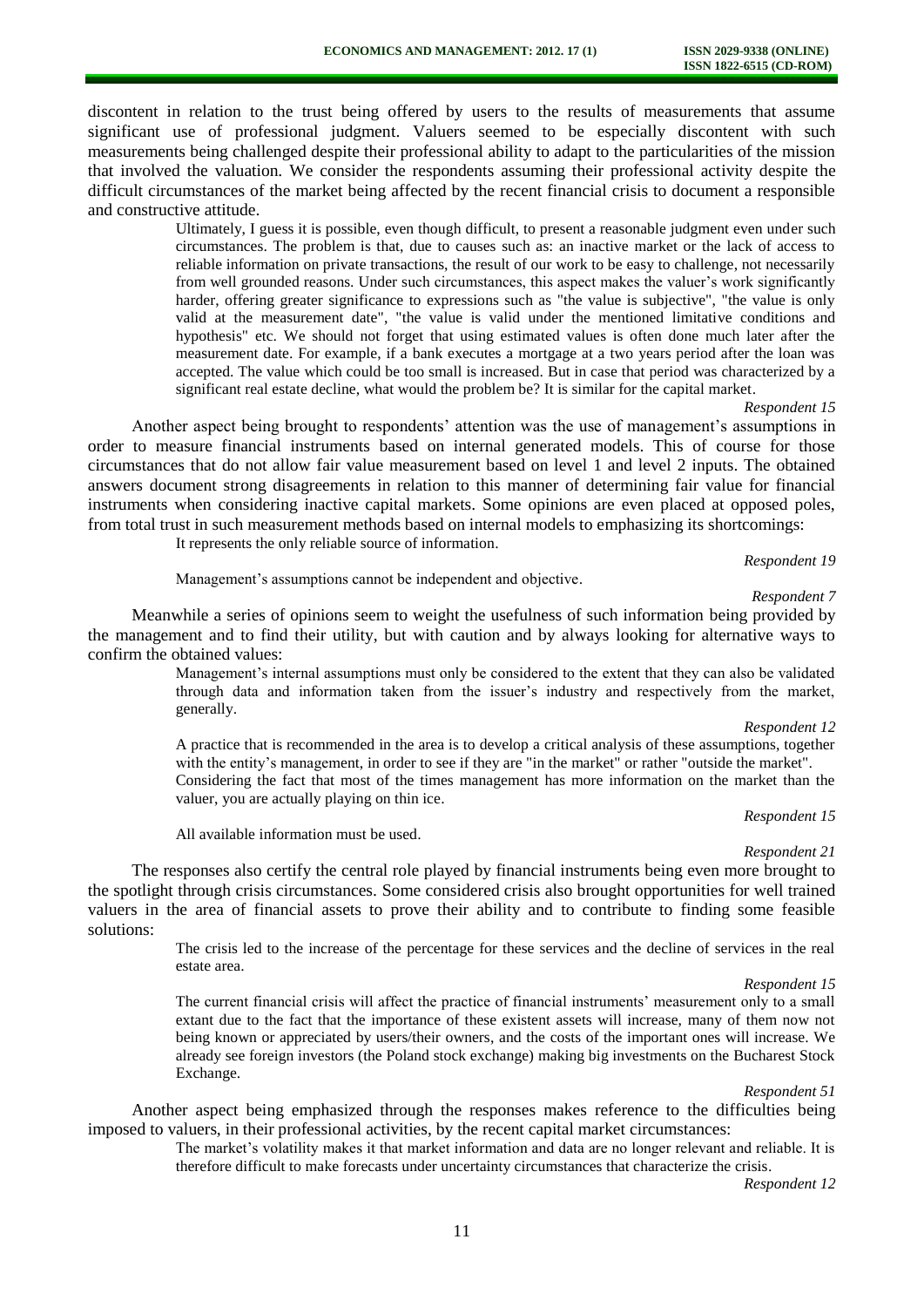The used data are vulnerable to the influence of impairments that are difficult to handle and argue for. *Respondent 16*

Opinions that disagreed with the fair value concept were extremely rare, as well as those considering that valuers already benefit of sufficient resources of information on fair value:

> The concept already appears within the International Valuation Standards and is being used by valuers. I do not consider it necessary to popularize the concept beyond the sphere of those working with it. The National Association of Romanian Valuers regularly organizes training seminars that also cover this concept.

> > *Respondent 21*

## **Determinants of Valuers' Professional Activity**

The second part of the analysis being develop in this study was dedicated to documenting an association between valuers' professional activity and their professional training. The tendency to develop behaviors that subscribe to the idea of lifelong learning is nowadays acting worldwide. While in 1990 we only had a single professional body in the area of accounting in Romania, we are currently witnessing the dispute for supremacy between no less than four professional bodies (Matis et al., 2011).

Under such circumstances we consider it necessary to dimension the association between the dimension of the developed professional activity and the training level a professional held at one moment in time. We propose the following set of research hypotheses:

- *H0: When considering the market for valuation services in the area of financial assets (financial instruments' measurement) there is no direct connection between the dimension of the developed activity and the valuers' level of professional training.*
- *H1: When considering the market for valuation services in the area of financial assets (financial instruments' measurement) there is a direct connection between the dimension of the developed activity and the valuers' level of professional training.*

As it can also be seen from the above formulated hypotheses, we are once again dealing with two dimensions and their association makes the object of our analysis.

The first dimension is that of the professional activity being developed by valuers. Due to study's focus on financial instruments we have chosen to quantify this dimension by considering the percentage of clients asking for services in the field of financial instruments. We consider this element to be opportune due to the fact that the quality of the services being provided is usually quantified through turnover and clients portfolio.

The second dimension being mentioned above refers to the valuers' level of professional training. This dimension will further be quantified by considering a series of elements which we considered could represent determinants of valuers' professional activity. Among these factors we must mention valuers' level of knowledge, number of training programs being followed, actual training period, as well as the level of details being provided when grounding the results of a valuation mission. The following table synthesizes the elements (variables) being considered for analysis in a structured manner:

| <b>Variables</b>                                      | <b>Coding used</b>                                                                                                                                                                                                                                                                                                                                                                                                                 |
|-------------------------------------------------------|------------------------------------------------------------------------------------------------------------------------------------------------------------------------------------------------------------------------------------------------------------------------------------------------------------------------------------------------------------------------------------------------------------------------------------|
| Dependent variables                                   |                                                                                                                                                                                                                                                                                                                                                                                                                                    |
| The percentage of clients asking for services related | $1 - \text{very low}; 2 - \text{low}; 3 - \text{medium}; 4 - \text{high}; 5 - \text{very high};$                                                                                                                                                                                                                                                                                                                                   |
| to financial instruments.                             | $0$ – there are no such clients.                                                                                                                                                                                                                                                                                                                                                                                                   |
| Independent variables                                 |                                                                                                                                                                                                                                                                                                                                                                                                                                    |
| Level of knowledge in the field of financial          | $1 - \text{very low}; 2 - \text{low};$                                                                                                                                                                                                                                                                                                                                                                                             |
| instruments.                                          | $3$ – medium; $4$ – high; $5$ – very high.                                                                                                                                                                                                                                                                                                                                                                                         |
| Training programs followed in the field of financial  | Number of training programs: $1 - \text{very low}; 2 - \text{low}; 3 -$                                                                                                                                                                                                                                                                                                                                                            |
| instruments.                                          | medium; $4 - high$ ; $5 - very high$ .                                                                                                                                                                                                                                                                                                                                                                                             |
| How recent is the latest followed training program in | The level is considered to be:                                                                                                                                                                                                                                                                                                                                                                                                     |
| the field of financial instruments?                   | $1 - \text{very low}; 2 - \text{low}; 3 - \text{medium}; 4 - \text{high};$                                                                                                                                                                                                                                                                                                                                                         |
|                                                       | $5 - \text{very high}; 0 - \text{he/she did not follow such programs}.$                                                                                                                                                                                                                                                                                                                                                            |
| Teaching within training programs in the field of     | $1 - Yes$ ; $0 - No$ .                                                                                                                                                                                                                                                                                                                                                                                                             |
| financial instruments.                                |                                                                                                                                                                                                                                                                                                                                                                                                                                    |
| How detailed is the presentation made when            | Level of particularization: $1 - \text{very low}; 2 - \text{low}; 3 - \text{low}; 4 - \text{low}; 5 - \text{low}; 6 - \text{low}; 7 - \text{low}; 7 - \text{low}; 8 - \text{low}; 7 - \text{low}; 8 - \text{low}; 7 - \text{low}; 7 - \text{low}; 8 - \text{low}; 7 - \text{low}; 8 - \text{low}; 7 - \text{low}; 8 - \text{low}; 9 - \text{low}; 1 - \text{low}; 1 - \text{low}; 1 - \text{low}; 1 - \text{low}; 1 - \text{low};$ |
| grounding the developed valuations?                   | medium; $4 - high$ ; $5 - very high$ .                                                                                                                                                                                                                                                                                                                                                                                             |

**Table 1.** Synthetic data on the considered variables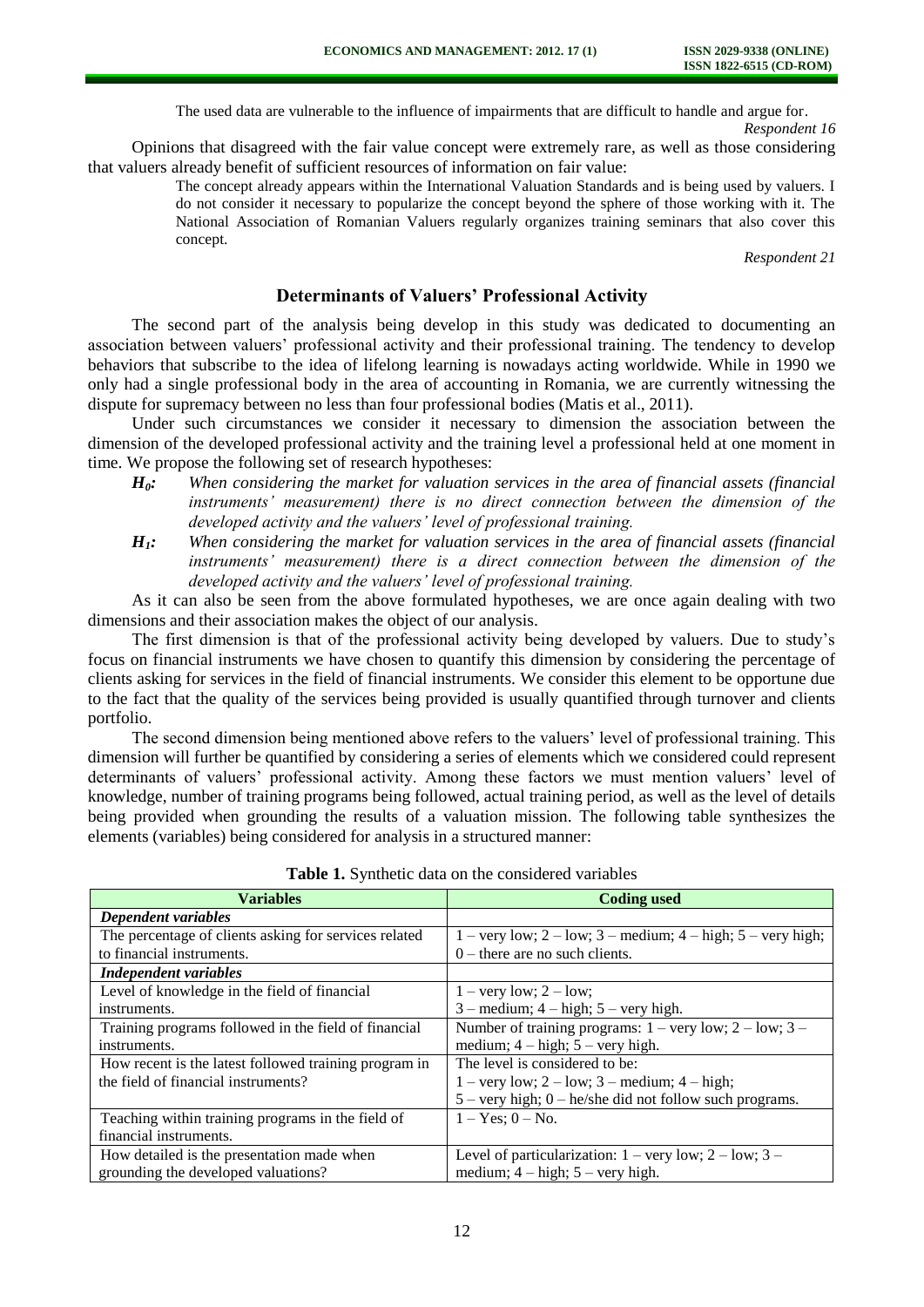All values corresponding to the above presented variables were taken out of the database being constructed based on the answers which were obtained by questionnaire implementation. The used research instrument was therefore applied to the information being offered by the 62 valuers who responded to our questionnaire in a complete manner which we were able to validate.

In order to document the analyzed association we developed regression analysis. Considering the typology of the variables being used and the fact that the dependent variable is a qualitative one, being dimensioned on a five points Likert scale (1 representing the lower level and 5 the higher level), we developed an ordinal regression analysis.

On the other hand, we considered that all valuers participating in the study belonged to a single group of analysis for which we first employed descriptive analysis, followed by implementing an ordinal regression model. More precisely we used the Negative log-log function due to the structure of the data being analyzed and mainly to the distribution of values of the dependent variable. Therefore, the proposed ordinal regression model is the following:

## $Activity = \alpha + \beta_1 AK nowledge + \beta_2 NTraining + \beta_3 ATraining + \beta_4 Lecturer Poz + \beta_5 ValueBase$  (1)  $+\varepsilon_i$

| where:            |                                                                                                                                                           |
|-------------------|-----------------------------------------------------------------------------------------------------------------------------------------------------------|
| Activity          | represents the dimension of the activity being developed by the valuers,<br>expressed by considering the percentage of clients asking for services in the |
|                   | area of financial instruments;                                                                                                                            |
| AKnowledge        | represents the valuers' declared level of knowledge in the field of financial<br>instruments:                                                             |
| <b>NTrainings</b> | represents the number of training programs in the field of financial instruments<br>followed by the valuers;                                              |
| <i>ATranings</i>  | expresses how recent is the latest training program in the field of financial<br>instruments being followed by the valuers;                               |
| LecturerPoz       | considers whether valuers also use to teach training programs in the field of<br>financial instruments;                                                   |
| ValueBase         | represents the level of particularization and details being offered when<br>grounding a developed valuation.                                              |

As previously mentioned, descriptive analysis was employed before developing the regression model. The obtained results are presented within Table 2:

|                     | <b>Activity</b> | <b>AKnowledge</b> | <b>NT</b> rainings | <b>ATrainings</b> | <b>LecturerPoz</b> | <b>ValueBase</b> |
|---------------------|-----------------|-------------------|--------------------|-------------------|--------------------|------------------|
| Mean                | 0.95            | 2.73              | 1.79               | 2.61              | 0.11               | 3.23             |
| Median              | 0.50            | 3.00              | 2.00               | 3.00              | 0.00               | 3.00             |
| Minimum             |                 |                   |                    |                   |                    |                  |
| Maximum             |                 | J                 |                    |                   |                    |                  |
| Std dev.            | 1.408           | 1.104             | 1.473              | 1.832             | 0.319              | 1.062            |
| <b>Skewness</b>     | 1.801           | $-0.259$          | 0.407              | $-0.277$          | 2.507              | $-0.471$         |
| Kurtosis            | 2.361           | $-0.979$          | $-0.721$           | $-1.373$          | 4.429              | $-0.300$         |
| <b>Observations</b> | 372             | 372               | 372                | 372               | 372                | 372              |

**Table 2.** Descriptive statistics for the considered variables

The following step assumed the implementation of the proposed regression model. Two complementary tests were applied in order to document the sustainability of the developed regression model, namely the Likelihood ratio test and the Chi-square goodness of fit. The values being recorded when running the Cox-Snell  $R^2$  and Nagelkerke measure tests were also analyzed for the same purpose. Results are presented within Table 3: